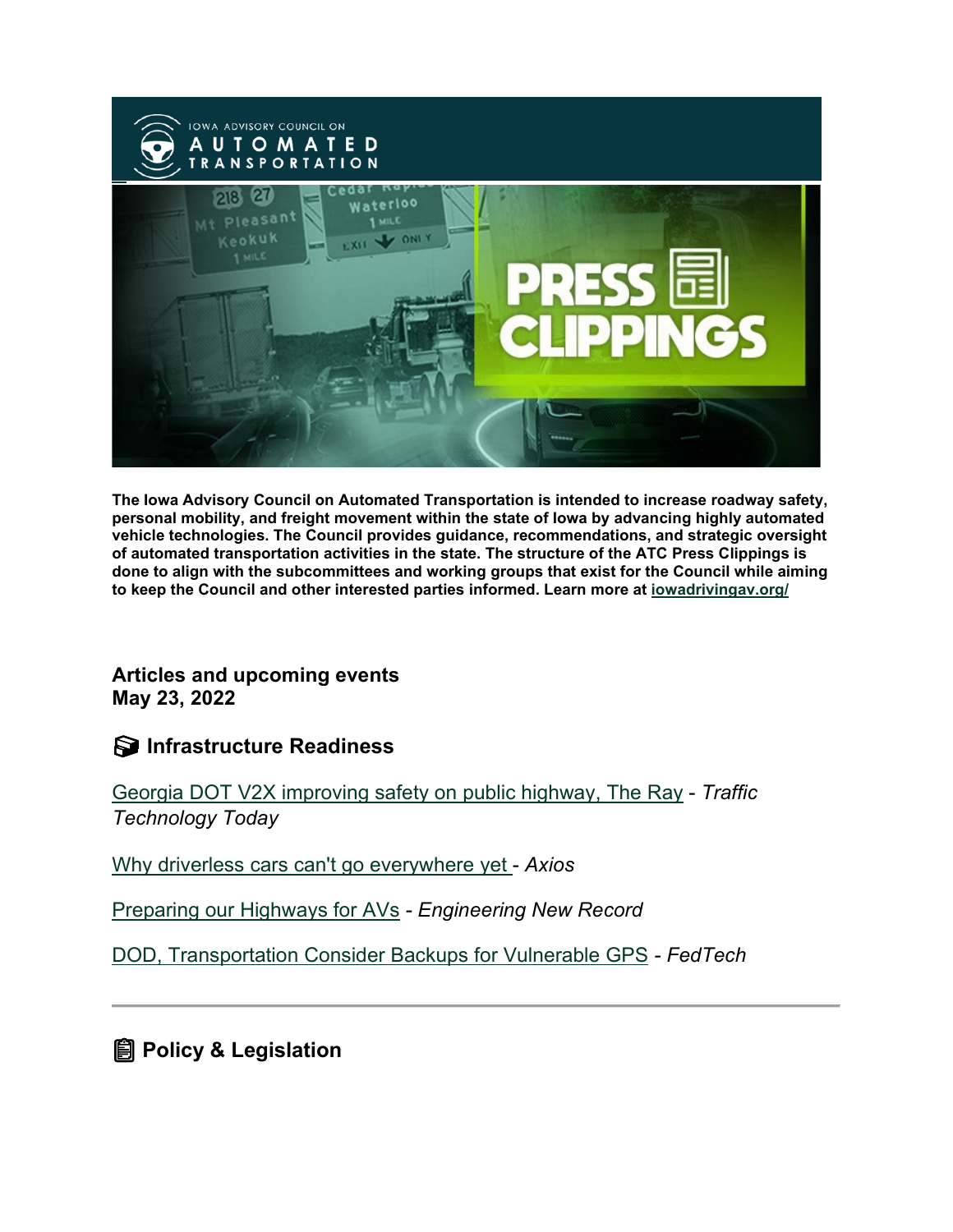[NHTSA Seeks OK to Extend Data Collection for Safety Tech Study](https://www.ttnews.com/articles/nhtsa-seeks-ok-extend-data-collection-safety-tech-study?utm_medium=email&utm_source=govdelivery) - *Transport Topics*

[New Online Hub to Help Cities Apply for Federal Infrastructure Funding](https://www.route-fifty.com/infrastructure/2022/05/nonprofit-infrastructure-hub-support-cities-applying-federal-recovery-funding/367084/?utm_medium=email&utm_source=govdelivery) - *Route Fifty*

[Ohio lawmakers approve nearly \\$700M in federal infrastructure money for](https://www.cleveland.com/news/2022/05/ohio-lawmakers-approve-nearly-700m-in-federal-infrastructure-money-for-highways-public-transit.html?utm_medium=email&utm_source=govdelivery)  [highways, public transit](https://www.cleveland.com/news/2022/05/ohio-lawmakers-approve-nearly-700m-in-federal-infrastructure-money-for-highways-public-transit.html?utm_medium=email&utm_source=govdelivery) *- Cleveland.com*

[State DOTs Say Local Partners Help Achieve Goals](https://aashtojournal.org/2022/05/13/state-dots-say-local-partnerships-help-achieve-shared-goals/?utm_medium=email&utm_source=govdelivery) *- AASHTO Journal*

## **Example 2** Economic Development

[Autonomous trucking firms launch partnerships with freight transportation](https://www.supplychainquarterly.com/articles/6582-autonomous-trucking-firms-launch-partnerships-with-freight-transportation-providers?utm_medium=email&utm_source=govdelivery)  [providers](https://www.supplychainquarterly.com/articles/6582-autonomous-trucking-firms-launch-partnerships-with-freight-transportation-providers?utm_medium=email&utm_source=govdelivery) - *Supply Chain Quarterly*

[Aurora, Covenant Team on Autonomous Trucking Program](https://www.ttnews.com/articles/aurora-covenant-team-autonomous-trucking-program?utm_medium=email&utm_source=govdelivery) - *Transport Topics*

[Tesla May Stop Taking Orders Due To Supply Constraints](https://www.autocar.co.uk/car-news/business-tech%2C-development-and-manufacturing/tesla-could-stop-taking-orders-over-supply?utm_medium=email&utm_source=govdelivery) *- AutoCar*

[Developers Take Varied Paths to Autonomous Trucking](https://www.ttnews.com/articles/developers-take-varied-paths-autonomous-trucking?utm_medium=email&utm_source=govdelivery) *- Transport Topics*

## **Public Safety & Enforcement**

[GM and INRIX Join Forces on SaaS-Based Road Safety Solution to Help](https://media.gm.com/media/us/en/gm/news.detail.html/content/Pages/news/us/en/2022/may/0504-inrix.html?utm_medium=email&utm_source=govdelivery)  [Transportation Planners Achieve Vision Zero Goals for their](https://media.gm.com/media/us/en/gm/news.detail.html/content/Pages/news/us/en/2022/may/0504-inrix.html?utm_medium=email&utm_source=govdelivery)  [Communities](https://media.gm.com/media/us/en/gm/news.detail.html/content/Pages/news/us/en/2022/may/0504-inrix.html?utm_medium=email&utm_source=govdelivery) - *General Motors*

[Mercedes-Benz Drive Pilot Level 3 Autonomous First "Drive": We Try a World's](https://www.motortrend.com/news/mercedes-benz-drive-pilot-eqs-autonomous-driverless-first-drive-review/?utm_medium=email&utm_source=govdelivery)  [First Driverless System](https://www.motortrend.com/news/mercedes-benz-drive-pilot-eqs-autonomous-driverless-first-drive-review/?utm_medium=email&utm_source=govdelivery) - *Motortrend*

[Privacy Battle Over Connected Cars Takes An Interesting Turn In California](https://www.forbes.com/sites/stevetengler/2022/05/17/privacy-battle-over-connected-cars-takes-an-interesting-turn-in-california/?utm_medium=email&utm_source=govdelivery) *- Forbes*

[Assisted-driving systems aren't collision-proof, AAA testing shows](https://www.axios.com/2022/05/18/assisted-driving-systems-arent-collision-proof-aaa-testing-shows?utm_medium=email&utm_source=govdelivery) - *Axios*

**Research, Development, Testing & Evaluation**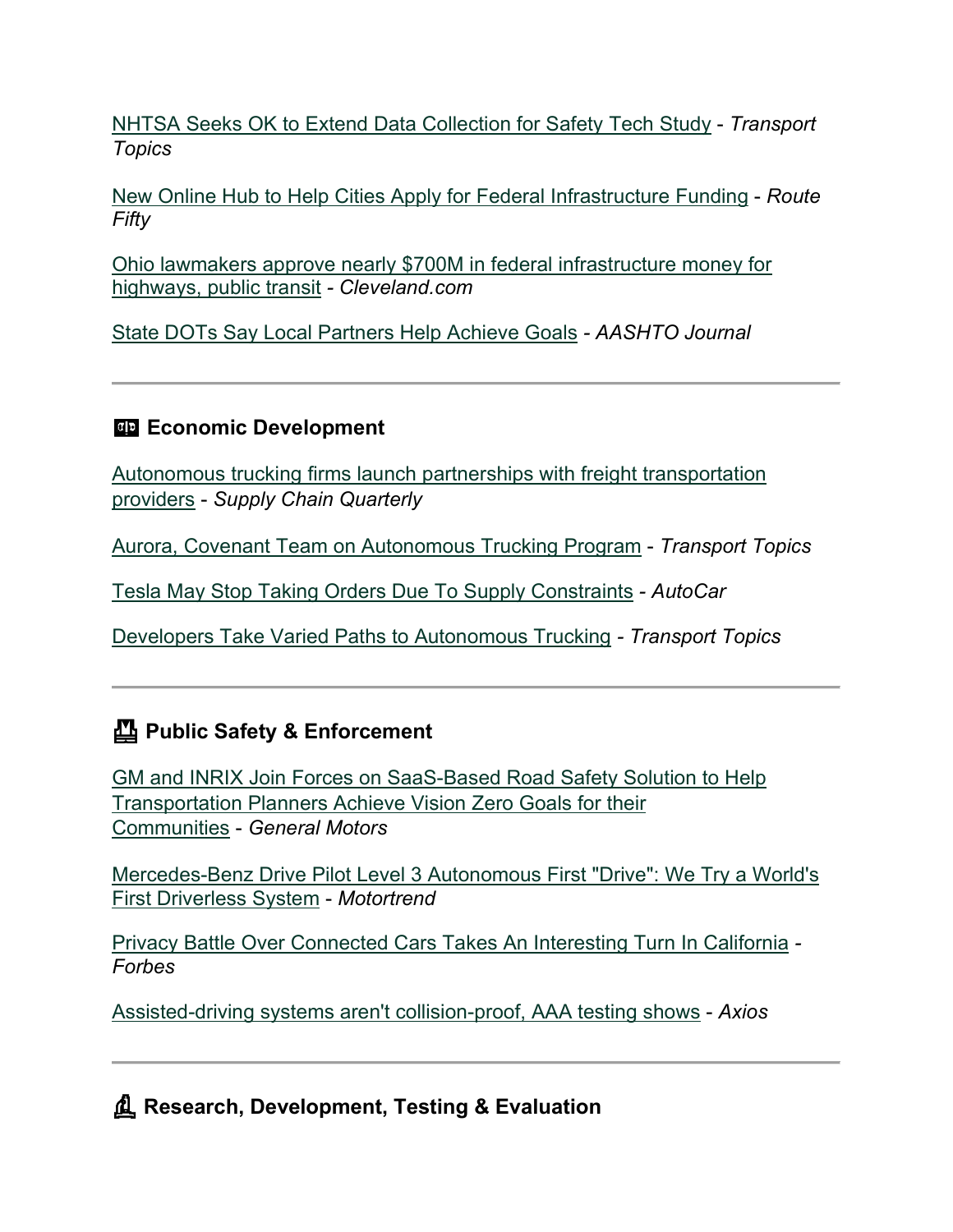[Kodiak Robotics Reveals Self-Curbing System For Broke Autonomous](https://www.forbes.com/sites/edgarsten/2022/05/12/kodiak-robotics-reveals-self-curbing-system-for-broke-trucks/?sh=202b842d55bb&utm_medium=email&utm_source=govdelivery)  [Trucks](https://www.forbes.com/sites/edgarsten/2022/05/12/kodiak-robotics-reveals-self-curbing-system-for-broke-trucks/?sh=202b842d55bb&utm_medium=email&utm_source=govdelivery) - *Forbes*

[The Robosweeper Is An Autonomous EV Truck Designed To Clean And Sanitize](https://www.carscoops.com/2022/05/the-robosweeper-is-an-autonomous-ev-truck-designed-to-clean-and-sanitize-public-roads/?utm_medium=email&utm_source=govdelivery)  [Public Roads-](https://www.carscoops.com/2022/05/the-robosweeper-is-an-autonomous-ev-truck-designed-to-clean-and-sanitize-public-roads/?utm_medium=email&utm_source=govdelivery) *Carscoops*

[Hyundai's Robotaxi Coming in 2023](https://www.iotworldtoday.com/2022/05/12/hyundais-robotaxi-coming-to-america-in-2023/?utm_medium=email&utm_source=govdelivery) *- IoT World Today*

[Argo AI launches driverless autonomous vehicle testing in Miami,](https://techcrunch.com/2022/05/17/argo-ai-driverless-autonomous-vehicles-miami-austin/?utm_medium=email&utm_source=govdelivery)  [Austin](https://techcrunch.com/2022/05/17/argo-ai-driverless-autonomous-vehicles-miami-austin/?utm_medium=email&utm_source=govdelivery) - *TechCrunch*

## **E** Upcoming Events

[Break-even Analysis of Delivery Service in Rural Areas with Autonomous](https://alaska.zoom.us/j/85457873515?pwd=QnZlNUpnMzlrMC8xcUJKM2hYU1Jvdz09&utm_medium=email&utm_source=govdelivery)  [Vehicles](https://alaska.zoom.us/j/85457873515?pwd=QnZlNUpnMzlrMC8xcUJKM2hYU1Jvdz09&utm_medium=email&utm_source=govdelivery) (Virtual) *Center for Safety Equity in Transportation* Wednesday, May 25 1pm CT

**Presenters:** Panos Prevedouros - University of Hawai'i Manoa

Economic Development & Infrastructure Readiness Joint Subcommittee Meeting (Virtual) *Iowa Advisory Council on Automated Transportation* Tuesday, May 24th 1:00 pm - 2:00 pm CT

Public Safety & Enforcement Subcommittee Meeting (Virtual) *Iowa Advisory Council on Automated Transportation* Wednesday, June 29th 1:00 pm - 2:00 pm CT

Iowa Advisory Council on Automated Transportation Meeting (Virtual) Wednesday, October 5th 10:00 am - 12:00 pm CT